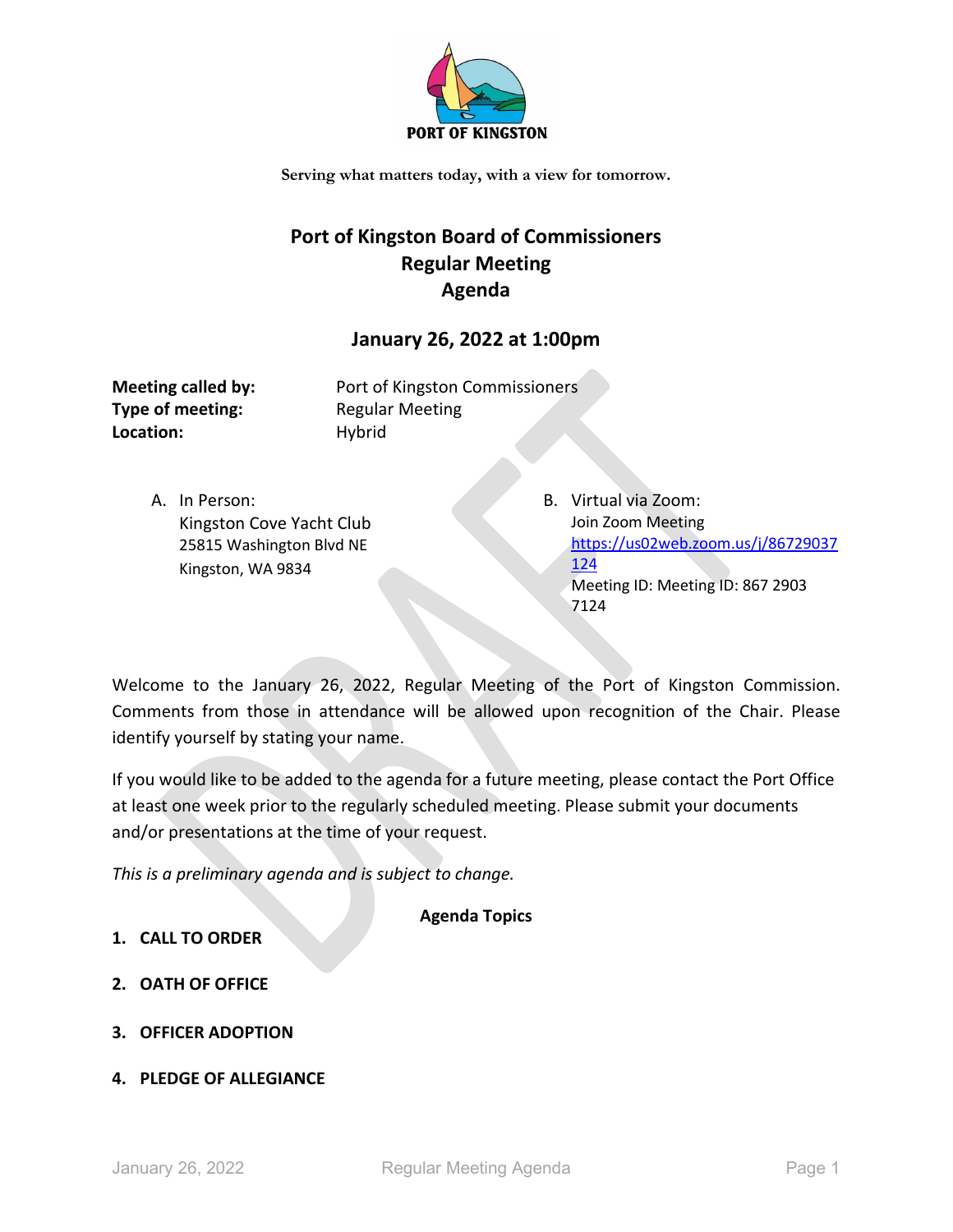

## **5. APPROVAL OF AGENDA**

## **6. PUBLIC COMMENT**

Citizens may address the Commission regarding any item related to Port business, including items on the agenda.

## **7. CONSENT AGENDA**

These matters are routine and will be enacted by one motion of the Commission with no separate discussion. If discussion is desired, that item may be removed from the Consent Agenda by a Commissioner.

- A. Approve December 15, 2021 Regular Meeting Minutes
- B. Approve December 28, 2021 Regular Meeting Minutes
- C. Approve December 2021 Warrants

## **8. FINANCIAL REPORT**

## **9. PUBLIC COMMENT**

Citizens may address the Commission regarding any item related to Port business, including items on the agenda**.**

## **10. COMMISSIONER REPORTS**

## **11. STAFF REPORTS**

## **12. RECESS TO EXECUTIVE SESSION:**

A. Executive Session per RCW 42.30.110(1)(g) "To evaluate the qualifications of an applicant for public employment or to review the performance of a public employee. However, subject to RCW 42.30.140(4), discussion by a governing body of salaries, wages, and other conditions of employment to be generally applied within the agency shall occur in a meeting open to the public, and when a governing body elects to take final action hiring, setting the salary of an individual employee or class of employees, or discharging or disciplining an employee, that action shall be taken in a meeting open to the public.

## **13. RECONVENE TO REGULAR MEETING**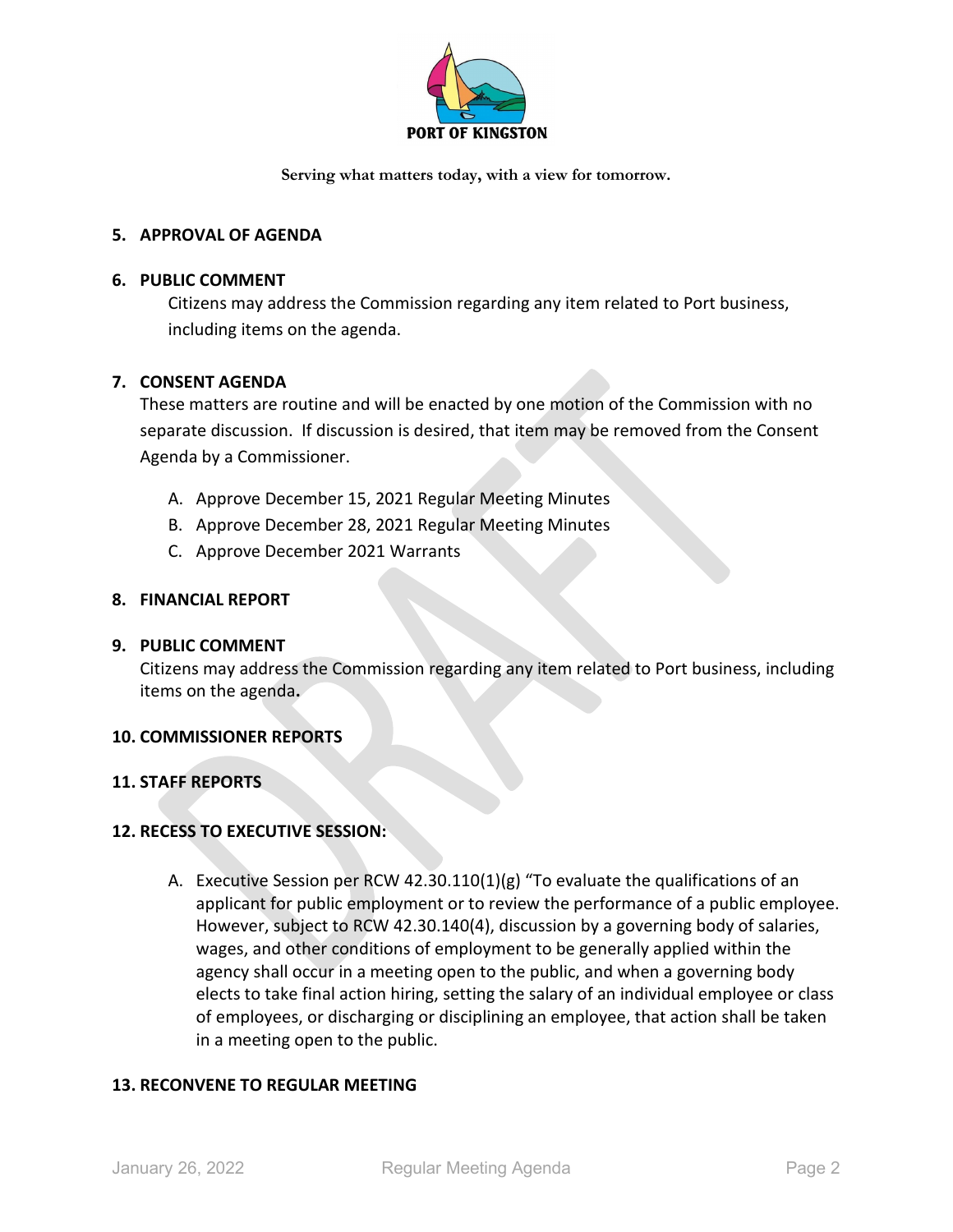

## **Port of Kingston Board of Commissioners Regular Meeting Minutes December 15, 2021, at 6:30 pm**

**Type of meeting:** Regular Meeting

**Meeting called by:** Port of Kingston Commissioners Location: **Hybrid/Village Green Community Center/Zoom** 

**Commission in Attendance** Laura Gronnvoll Steve Heacock Mary McClure

**Staff in Attendance** Greg Englin Ray Carpenter Audra Trainer Tarrah Dofelmier

**Public in Attendance**  Marti Lawrence Grant Nancy Langwith Ron Karzmar

#### **1. CALL TO ORDER**

Meeting called to order by Commissioner Gronnvoll at 6:37 p.m.

## **2. PLEDGE OF ALLEGIANCE**

#### **3. APPROVAL OF AGENDA**

**Motion:** Approve agenda as written **Moved:** Commissioner Heacock **Second:** Commissioner Gronnvoll **Vote**: Pass 2-0

#### **4. PUBLIC COMMENT**

Marti Lawrence Grant, owner of Sourdough Willy's Pizzeria stated she received a letter form Greg Englin in October regarding rezoning plans which include constructing a large building/restaurant. She voiced her concerns that the building will block the view of her restaurant and compete with other restaurants in Kingston. Commissioner Gronnvoll invited Ms. Lawrence to attend a Tuesday work session with the commission to discuss her concerns further.

Nancy Langwith, chair of the Kingston Cove Christmas provided an event summary. Ms. Langwith thanked Ray Carpenter, Micki Monroe, Port staff, volunteers, KCYC members, the Chamber, and the community partners. Kingston Cove Christmas is well loved by all, and the event really brought back the spirit of community. The event drew over 2000 people in person and reached 22,000 people on Facebook. The event, which positively promoted the Yacht Club, and the Port of Kingston was on the front page of Kingston Community News and the North Kitsap Herald. The event is a great example of the partnership and collaboration within the community. Ms. Langwith gave a summary of event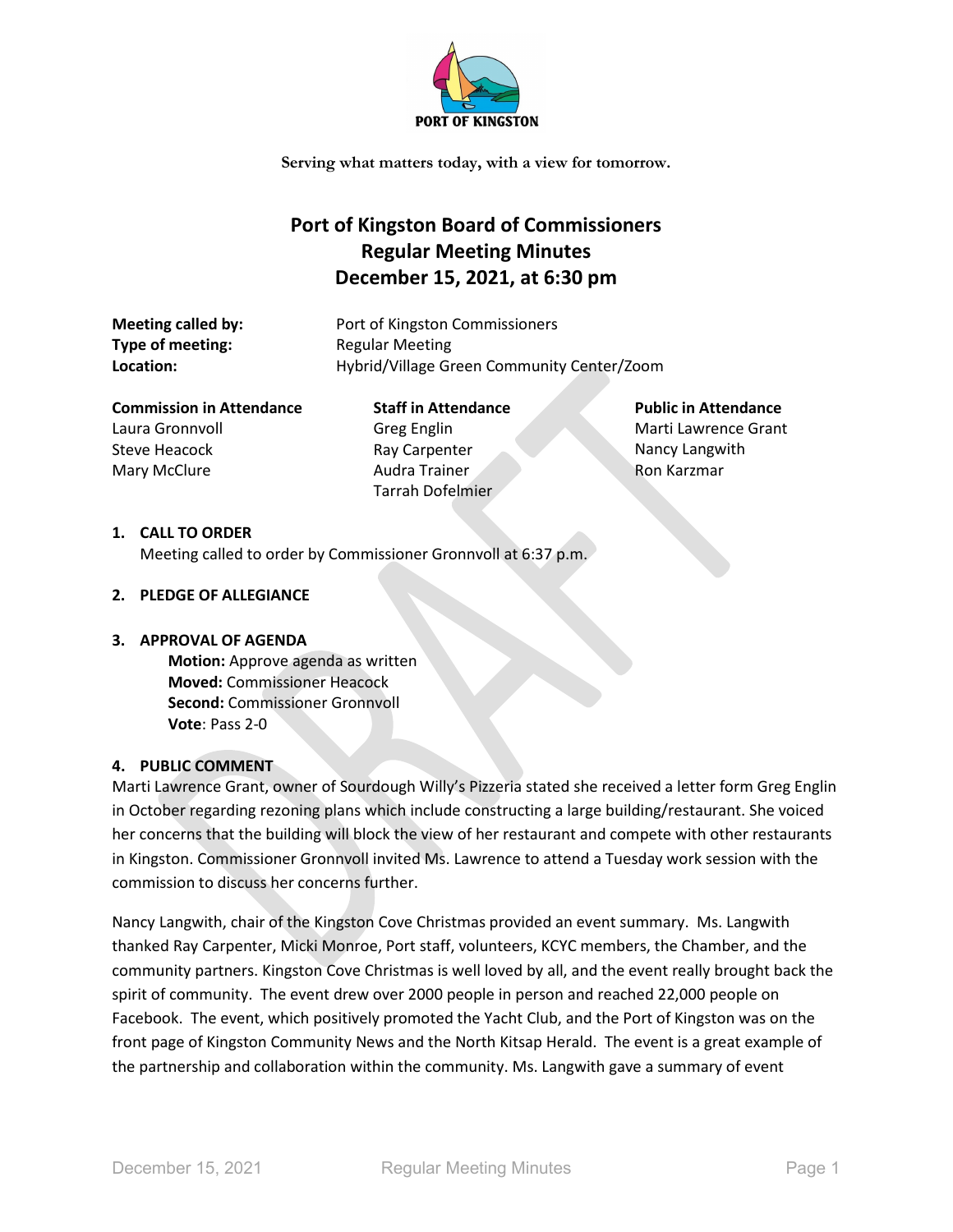

earnings and donations. She provided written guidance to the Chamber to help them manage the event next year.

#### **5. CONSENT AGENDA**

- A. Approve November 9, 2021 Special Meeting Minutes
- B. Approve November 17, 2021 Regular Meeting Minutes
- C. Approve November 2021 Warrants

**Motion:** Approve agenda as written **Moved:** Commissioner McClure **Second:** Commissioner Heacock **Vote:** Pass 3-0

#### **6. FINANCIAL REPORT**

The Financial Report provided covers year to date through the end of November. The Total Operating Revenue comes in at \$2.9M and the Total Operating Expenses are \$2.5M. This provides \$408K in Net Operating Income year to date. The results look strong year to date. Our reserves are just below \$2.3M. Staff expects to come in at these levels at the end of the year.

#### **7. ACTION ITEMS**

A. **Adopt Resolution 12-01-2021 – Industrial Development District Resolution 12-01-2021**  Mr. Englin reported the proposed resolution creates an Industrial Development District using the whole port district as the boundary for the industrial development district. Industrial Development Districts are often referred to by their acronym - IDD. This resolution only establishes the legal construct for an IDD per RCW 53.25.040. It does not levy a tax of any sort. The establishment of an IDD would allow a Port commission to pass a levy sometime in the future if the Port commission determines the need for doing so. To levy a tax in the future would require additional due diligence and commission action. As a matter of interest, tax levy funds are usually used for capital facilities improvements such as docks, buildings, and transportation infrastructure and repayment of general obligation bond debt. These improvements are designed to produce more economic activity in the Port District community, directly and indirectly benefiting taxpayers in the form of jobs, commerce, and tourism. Currently the Port tax levy for 2022 is 14 cents per \$1,000 of assessed value of taxable property. The average Port District taxpayer pays \$59.92 or \$5.00 per month in taxes to the Port based on an average home value of \$428,000. The levy can only be increased 1% annually per law.

**Motion:** Adopt Resolution 12-01-2021 – Industrial Development District with corrections as discussed **Moved:** Commissioner McClure **Second:** Commissioner Heacock **Vote:** Pass 3-0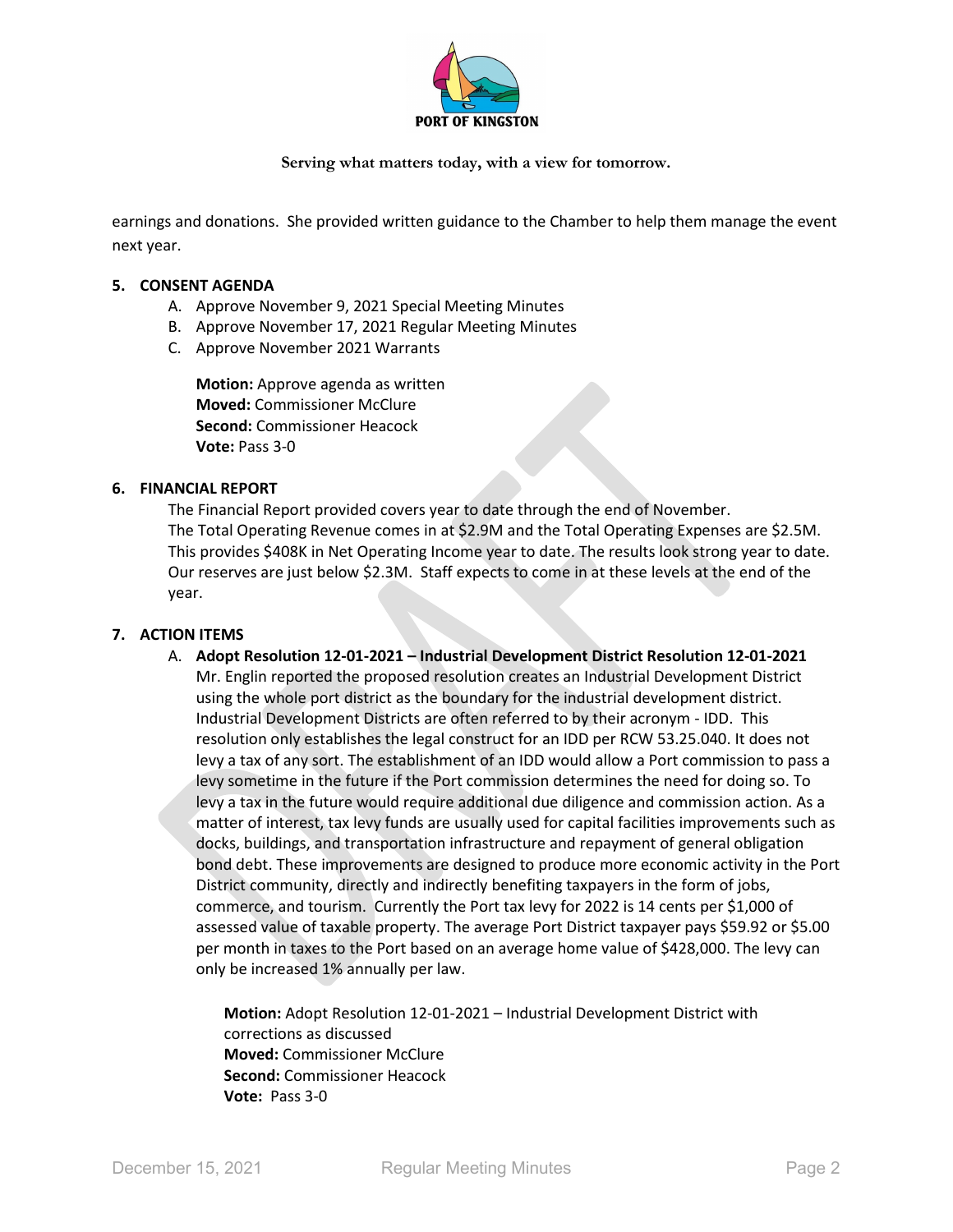

#### **B. Approve Washington Projects Consultants 2022-2023 Contract**

Item 7 B is a request for commission approval for a new contract for Washington Project Consultants. Marc Horton is the principal for WPC, and he serves as our contracted Port Engineer. Marc has been an integral and invaluable part of our success here in Kingston. He was former Deputy Director of the Department of Ecology and is a certified professional engineer. He has helped us assess our assets, navigate stormwater issues, apply for grants, and develop a procurement policy to name a few of the projects.

**Motion:** Approve Washington Projects Consultants 2022-2023 Contract **Moved:** Commissioner McClure **Second:** Commissioner Heacock **Vote:** Pass 3-0

#### **8. PUBLIC COMMENT**

Nancy Langwith thanked Commissioner McClure for the presentation to the Stakeholders. The presentation was excellent and the discussion to follow was a very good.

#### **9. COMMISSIONER REPORTS**

Commissioner McClure reported she has presented on the Port's Master Plan at several community meetings including the Kingston Citizens Advisory Council, the Greater Kingston Chamber of Commerce, the Kingston Stakeholders, and the Rotary**.** 

She reported there is an ongoing conversation throughout the County and within Kingston regarding Affordable Housing. Several members of the Kingston Affordable Housing Work Group gave testimony to the County Commission at a recent Public Hearing regarding the 1/10th of 1% sales tax for affordable housing. The County Commissioners extended the public comment period to December 31<sup>st</sup> for written testimony.

She represented the Port at the League of Women Voters panel discussion on the definitions and impacts of affordable housing and growth overall. These conversations will become more detailed as the County Commissioners decide on the sales tax levy, along with the basic requirements for eligibility. She added that she appreciates the opportunity to connect with the community on what the Port is doing and looks forward to doing it more.

She reported the Port is sponsoring the Kingston Community Conversation events which will be held virtually via Zoom on the third Saturday of each month for three months beginning January 22. The Port will advertise these events via the web and community sign.

She attended the Kitsap Regional Coordinating Council (KRCC) meeting and emphasized the importance of identifying population, residential, and job growth within the boundaries between now and 2050. Kitsap County is responsible for setting the projections for Kingston as an Urban Growth Area (UGA). She anticipates there will be future conversations with Puget Sound Regional Council (PSRC) and KRCC on these topics.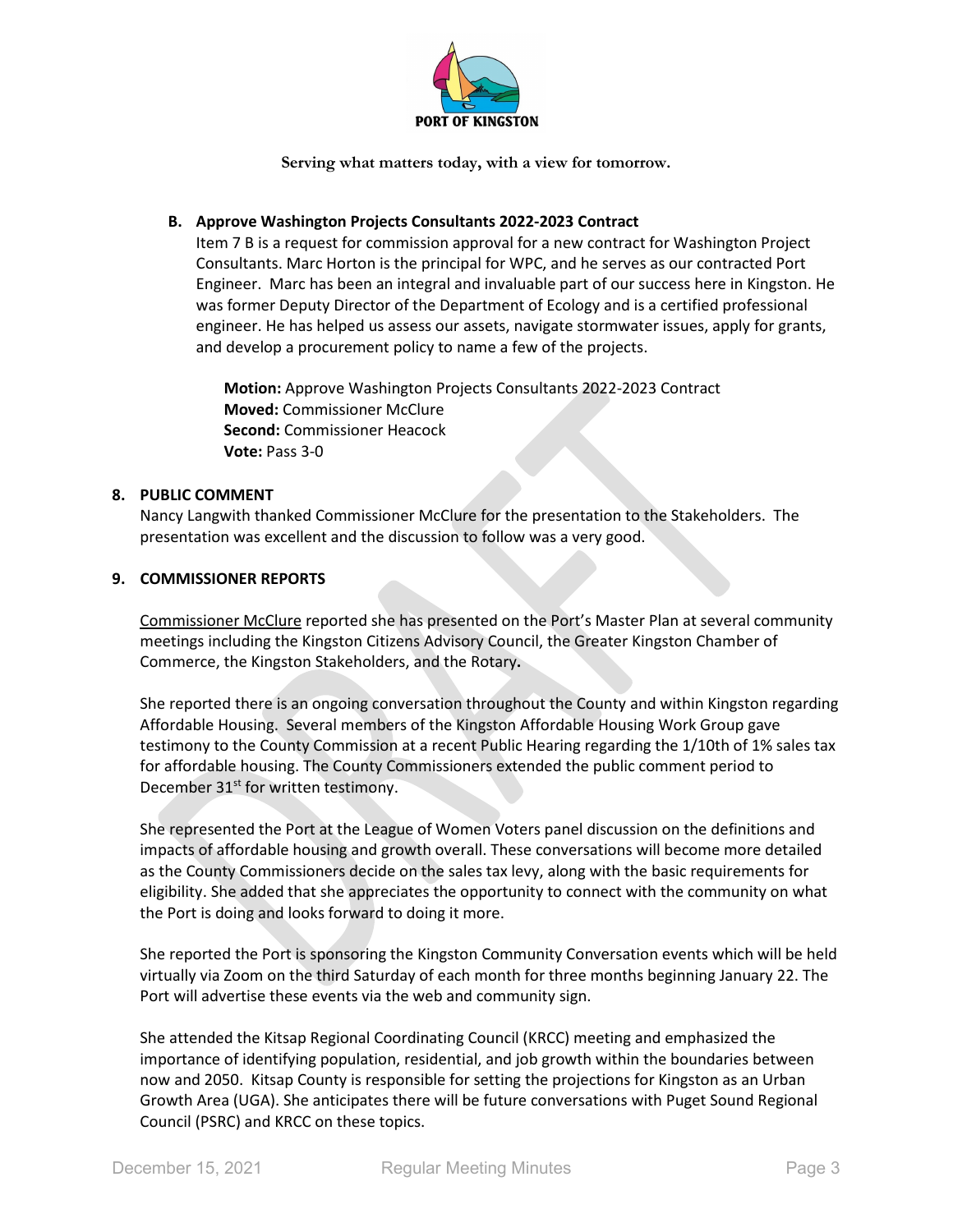

Commissioner Heacock gave thanks to Commission McClure's and acknowledge her excellent presentation on the Master Plan. He attended the Kingston Cove Christmas tree lighting event and thanked all involved for a phenomenal event.

Commissioner Gronnvoll gave thanks to Commission McClure for her presentations on the Master Plan. She attended a WPPA conference in early December where Mr. Englin gave a fabulous presentation. She also attended a Tax Increment Financing (TIF) presentation where Pasco has taken the lead as the first to implement this.

She attended a presentation by Chief Economist Matthew Gardner on population growth, housing prices, legislature budget, and Workforce housing vs. affordable housing. She also attended a presentation from retired Port Director's on "Things they wish they would have done", Which focused on feedback for Executive Director's and the evaluation process.

## **10. STAFF REPORTS**

Audra Trainer gave thanks to Greg and the Commission for allowing Staci Hebert and her to attend the WPPA Finance and Administration Seminar. They participated in some important networking with other Ports. The State Auditors Seminar was beneficial, it included useful checklists and insurance risk assessments to improve business continuity. Future SAO audits will be conducted remotely so it will be important to scan and index documents to easily provide information digitally. Other seminars included employee engagement tools, leadership, development, and training for staff. She gave special thanks to the Port Financial Analyst, Staci Hebert.

Tarrah Dofelmier gave thanks to Ray and Staff, the Yacht Club, and the Chamber for all their work on the Kingston Cove Christmas. Internally she reported staff are working on end of year checklists, employee performance evaluations and the January Quarterly newsletter.

Ray Carpenter thanked Nancy and Port Staff on the Kingston Cove Christmas. He reported the upcoming Salish 100 event will bring 110 boats to Kingston. He reported the staff is busy filling the guest dock and back filling slips.

Greg Englin provided the following Maintenance Report on behalf of Maintenance Manager Torey Grandt:

- Snow and Ice removal plan has been reviewed. The "after hours" labor rotation needs to be discussed. Equipment is ready, ice melt has been staged at various locations including both ends of the Fish Pier.
- Landscaping equipment will be on the work bench through the holidays and into the beginning of January. Equipment will undergo basic "tweek and tune" so it will be ready in the spring.
- The Men's restroom / shower room door will be repaired by Chessy Door, (Lynnwood, WA) The door and frame are not square. The door is extremely difficult to open and occasionally is not secure when closed. Frame and door will be removed, bonding material installed, new frame and door installed. The deposit has been paid, waiting for scheduling.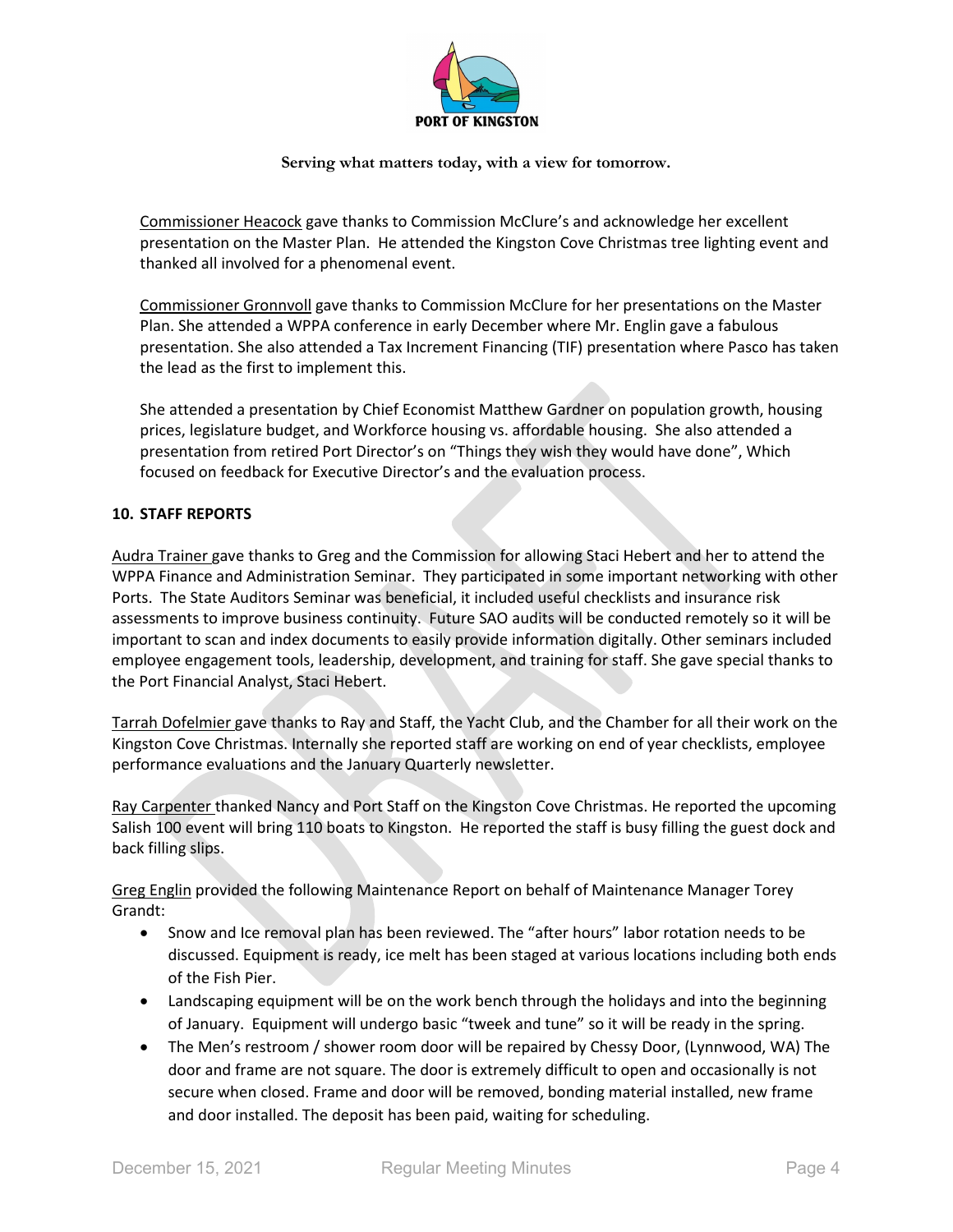

- AMO Construction, Last Friday, we discussed guest dock and finger piers that will be next areas to be adjusted and leveled. Ray & I have designated 17 finger piers & 4 dock areas as PRIORITY 1 (need work ASAP for safety reasons). Those have been mapped and given to AMO. Work on the guest dock might begin next week but AMO has deadlines to meet at Edmonds. I will update when actual work and schedule is determined.
- Holiday decorations are holding up very well through the wind and rain.
- SMARTSHEET is growing, and we are adapting well.

Greg Englin gave thanks to all the Port staff, our amazing group of volunteers, the Kingston Cove Yacht Club, the Chamber of Commerce, d'Vine Wines and all the participants of the Kingston Cove Christmas. He enjoyed seeing the families get out and have a special experience.

He attended the WPPA Annual meeting where he participated in some great networking with other Ports.

Mr. Englin gave an update on the RCO GRANTS:

- Staff received and signed the grant contracts with RCO for the two RCO grants.
- Due to the historical designation on the restrooms, the Port will be issuing a Request for Proposal (RFP) for a Cultural Resources Assessment.

Commissioners and staff responded to Mr. Karzmar's questions via Zoom chat:

- 1. Define TIF: A Tax increment financing (TIF) is a public financing method that is used as a subsidy for redevelopment, infrastructure, and other community-improvement.
- 2. Will the Commissioners consider PPP as a funding source? Yes
- 3. How will affordable housing impact our Urban Growth Area (UGA)? Commissioner McClure stated there is a possibility that jurisdictions may agree to identify the types of housing that belong in each community. There will be complicated in depth discussions occurring over the next year where different approaches and ideas will be discussed. Commissioner Heacock explained how the Urban population growth is calculated through the UGA.

## **11. NEXT SPECIAL MEETING:** Tuesday December 28, 2021 @ 8:30 a.m. Hybrid **NEXT REGULAR MEETING:** Wednesday January 26, 2021, at 1:00 p.m. Hybrid

#### **12. ADJOURN**

Motion: Adjourn meeting at 7:49 p.m. Moved: Commissioner McClure Second: Commissioner Heacock Vote: Pass 3-0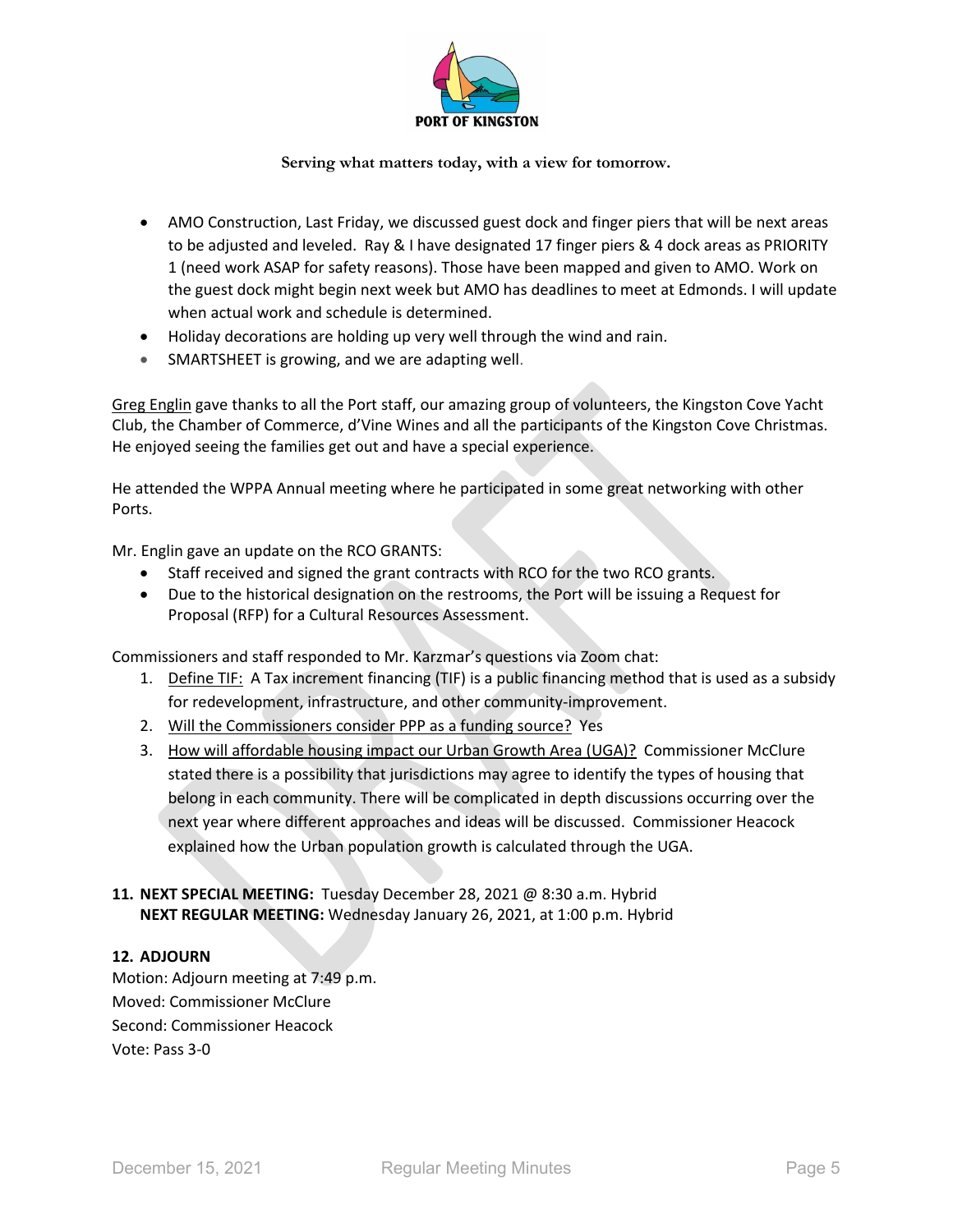

## **Port of Kingston Board of Commissioners Special Meeting Minutes December 28, 2021 at 08:30 a.m.**

| Meeting called by: | Port of Kingston Commissioners   |
|--------------------|----------------------------------|
| Type of meeting:   | <b>Special Meeting</b>           |
| Location:          | Hybrid/Zoom/Port Conference Room |

| A. In Person:                    | Virtual via Zoom:                     |
|----------------------------------|---------------------------------------|
| Port of Kingston Conference Room | https://us02web.zoom.us/j/85044989231 |

**1. CALL TO ORDER:** Meeting called to order by Commissioner Gronnvoll at 8:39 a.m.

#### **2. APPROVAL OF AGENDA**

**Motion:** Approve agenda as written **Moved:** Commissioner McClure **Second:** Commissioner Heacock **Vote:** Pass 3-0

#### **A. RECESS TO EXECUTIVE SESSION:**

- **i.** Recess to Executive Session at 8:40 a.m.
- **ii.** The executive session is expected to last 45 minutes
- **iii. RCW 42.30.110, (g)** To evaluate the qualifications of an applicant for public employment or to review the performance of a public employee. However, subject to RCW 42.30.140(4), discussion by a governing body of salaries, wages, and other conditions of employment to be generally applied within the agency shall occur in a meeting open to the public, and when a governing body elects to take final action hiring, setting the salary of an individual employee or class of employees, or discharging or disciplining an employee, that action shall be taken in a meeting open to the public.

## **B. RECONVENE TO SPECIAL MEETING:**

- i. Reconvene to special meeting at 10:28 a.m.
- **3. NEXT REGULAR MEETING:** Wednesday January 26, 2022 at 1:00 p.m. Hybrid Zoom/Kingston Cove Yacht Club

## **4. ADJOURN Motion:** Adjourn meeting at 10:28 a.m. **Moved:** Commissioner McClure

- **Second:** Commissioner Heacock
- **5. Vote:** Pass 3-0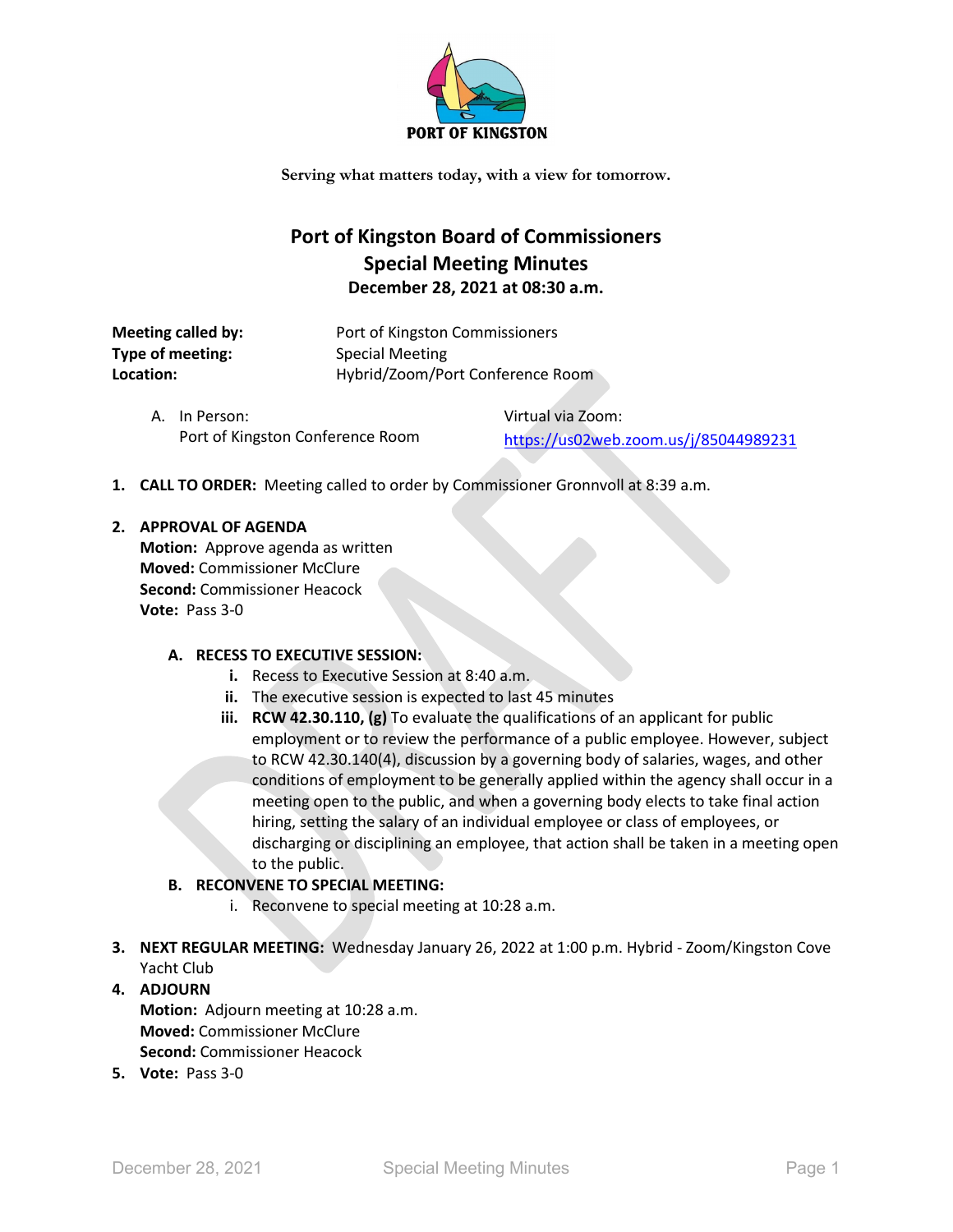We, the undersigned Board of Commissioners of the Port of Kingston, Kitsap County Washington, do hereby certify the merchandise for services hereinafter specified have been received and the warrants listed below are approved for payment in the amount of \$800.00 from the Port of Kingston, Marina Revenue Fund, the 2nd day of December 2021.

Laura Gronnyoll, Commissioner

Steve Heacock, Commissioner

Mary McClure, Commissioner

We, the undersigned, do hereby certify under penalty or perjury that the materials have been furnished, the services rendered, or the labor performed as described herein and that the claims is a just, due and unpaid obligation against the Port of Kingston and that I am authorized to authenticate and certify to said claim.

Audra Trainer, Controller

Warrant

35661

Date 12/2/2021 Amount \$800.00

Vendor Danny Vernon

\$800.00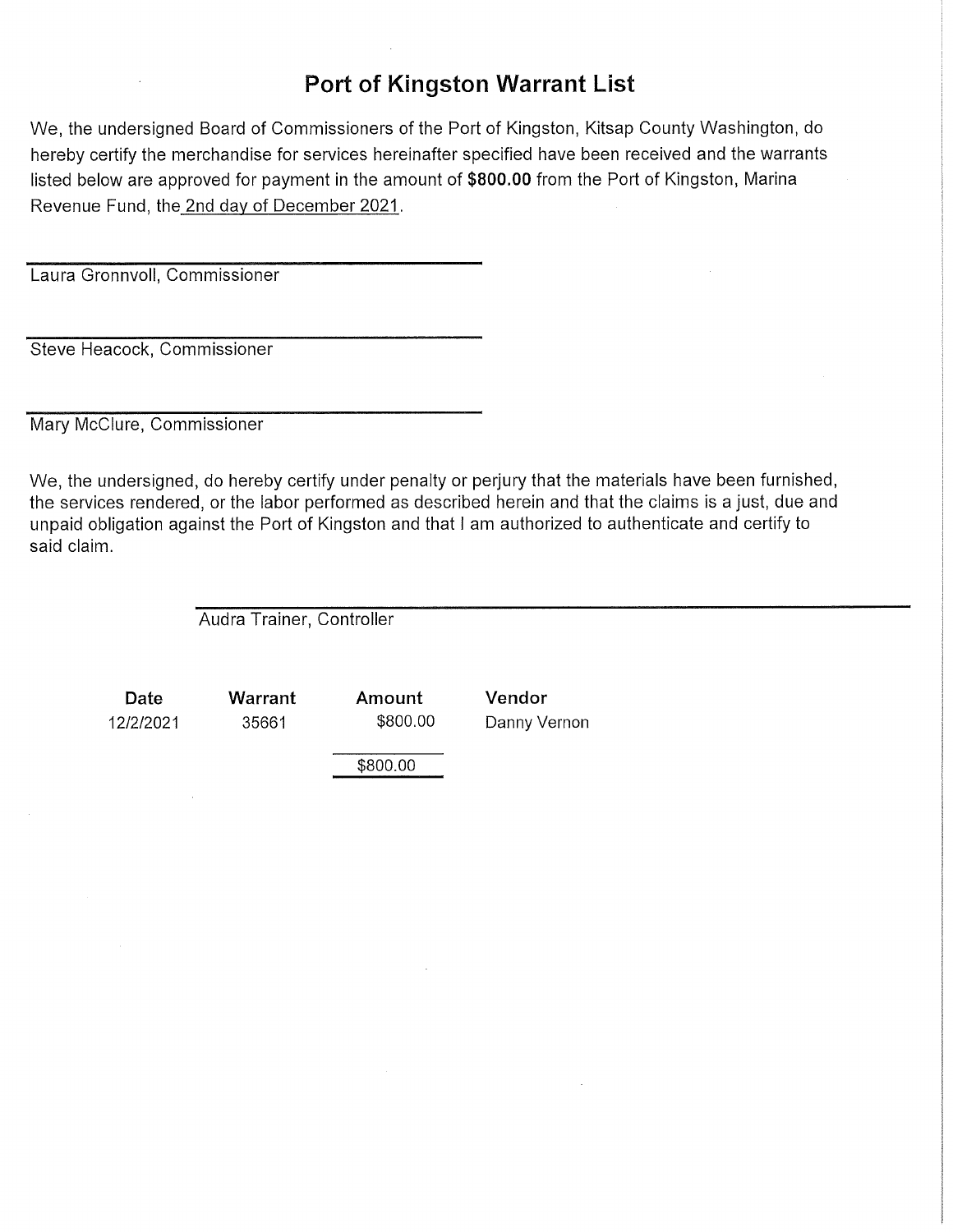We, the undersigned Board of Commissioners of the Port of Kingston, Kitsap County Washington, do hereby certify the merchandise for services hereinafter specified have been received and the warrants listed below are approved for payment in the amount of \$56,740.84 from the Port of Kingston, Marina Revenue Fund, the 10th day of December 2021.

Laura Gronnvoll, Commissioner

Steve Heacock, Commissioner

Mary McClure, Commissioner

We, the undersigned, do hereby certify under penalty or perjury that the materials have been furnished, the services rendered, or the labor performed as described herein and that the claims is a just, due and unpaid obligation against the Port of Kingston and that I am authorized to authenticate and certify to said claim.

Audra Trainer, Controller

| Date       | Warrant | Amount      | Vendor                                  |
|------------|---------|-------------|-----------------------------------------|
| 12/10/2021 | 35662   | \$301.72    | A SMARTSIGN STORE                       |
| 12/10/2021 | 35663   | \$459.22    | <b>Amazon Capital Services</b>          |
| 12/10/2021 | 35664   | \$279.12    | BMC dba KINGSTON LUMBER SUPPLY CO. INC. |
| 12/10/2021 | 35665   | \$1,100.00  | CHMELIK SITKIN & DAVIS                  |
| 12/10/2021 | 35666   | \$294.69    | <b>COMCAST</b>                          |
| 12/10/2021 | 35667   | \$1,770.99  | <b>GLOBAL EQUIPMENT COMPANY</b>         |
| 12/10/2021 | 35668   | \$443.30    | <b>HENERY HARDWARE</b>                  |
| 12/10/2021 | 35669   | \$100.00    | Judith Ryan Photography                 |
| 12/10/2021 | 35670   | \$5,203.02  | KITSAP BANK VISA                        |
| 12/10/2021 | 35671   | \$295.00    | <b>MARY MCCLURE</b>                     |
| 12/10/2021 | 35672   | \$2,607.00  | <b>OLYMPIC ESD 114</b>                  |
| 12/10/2021 | 35673   | \$92.66     | OLYMPIC SPRINGS, INC.                   |
| 12/10/2021 | 35674   | \$265.00    | PACIFIC COAST CONGRESS OF HARBORMASTERS |
| 12/10/2021 | 35675   | \$30.12     | PACIFIC OFFICE AUTOMATION               |
| 12/10/2021 | 35676   | \$31,160.79 | PETROCARD INC                           |
| 12/10/2021 | 35677   | \$39.45     | PREMIER RENTALS LLC                     |
| 12/10/2021 | 35678   | \$140.00    | PUGET SOUND CLEAN AIR AGENCY            |
| 12/10/2021 | 35679   | \$382.50    | RANDY-KAN PORTABLE RESTROOMS            |
| 12/10/2021 | 35680   | \$119.63    | RAYMOND CARPENTER                       |
| 12/10/2021 | 35681   | \$3,520.00  | Staci Hebert                            |
| 12/10/2021 | 35682   | \$583.56    | <b>ULINE</b>                            |
| 12/10/2021 | 35683   | \$321.53    | VALLEY NURSERY, INC.                    |
| 12/10/2021 | 35684   | \$16.33     | <b>VERIZON WIRELESS</b>                 |
| 12/10/2021 | 35685   | \$2,327.50  | WASHINGTON PROJECT CONSULTANTS, PLLC    |
| 12/10/2021 | 35686   | \$3,751.00  | WASHINGTON PUBLIC PORTS ASSOCIATION     |
| 12/10/2021 | 35687   | \$1,085.75  | <b>WASTE MANAGEMENT</b>                 |
| 12/10/2021 | 35688   | \$50.96     | <b>WESTBAY AUTO PARTS</b>               |

\$56,740.84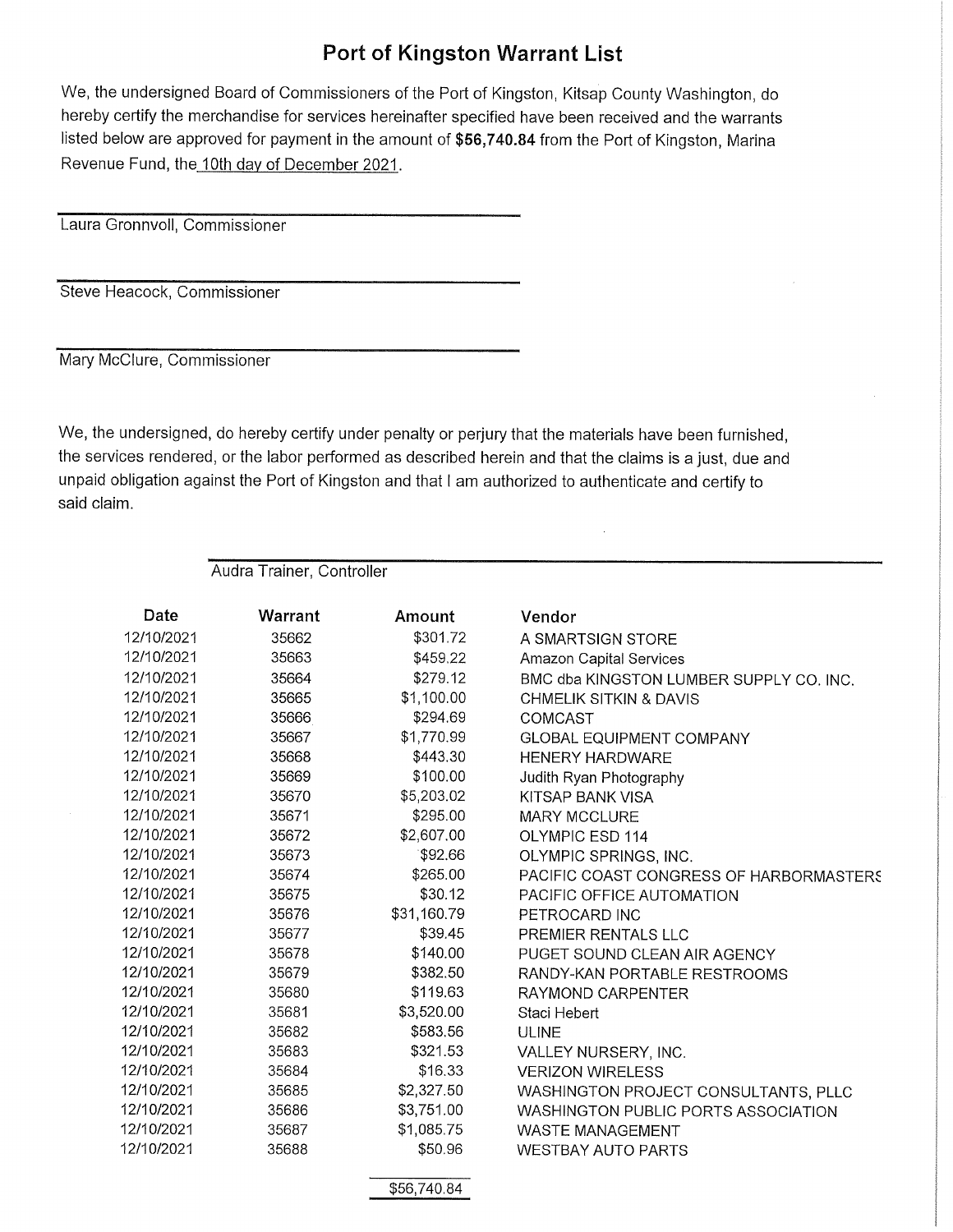We, the undersigned Board of Commissioners of the Port of Kingston, Kitsap County Washington, do hereby certify the merchandise for services hereinafter specified have been received and the warrants listed below are approved for payment in the amount of \$45,376.17 from the Port of Kingston, Marina Revenue Fund, the 23rd day of December 2021.

Laura Gronnvoll, Commissioner

Steve Heacock, Commissioner

Mary McClure, Commissioner

We, the undersigned, do hereby certify under penalty or perjury that the materials have been furnished, the services rendered, or the labor performed as described herein and that the claims is a just, due and unpaid obligation against the Port of Kingston and that I am authorized to authenticate and certify to said claim.

Audra Trainer, Controller

| Date       | Warrant | Amount      | Vendor                               |
|------------|---------|-------------|--------------------------------------|
| 12/23/2021 | 35689   | \$324.00    | <b>ACTIVTRAK</b>                     |
| 12/23/2021 | 35690   | \$26.00     | <b>ALL SHRED</b>                     |
| 12/23/2021 | 35691   | \$1,127.31  | <b>Amazon Capital Services</b>       |
| 12/23/2021 | 35692   | \$41.79     | <b>BLUE SKY PRINTING</b>             |
| 12/23/2021 | 35693   | \$185.86    | COMCAST                              |
| 12/23/2021 | 35694   | \$103.54    | <b>GRAINGER</b>                      |
| 12/23/2021 | 35695   | \$1,090.00  | HEARTHSTONE CPA GROUP PS             |
| 12/23/2021 | 35696   | \$2,210.39  | KITSAP COUNTY PUBLIC WORKS           |
| 12/23/2021 | 35697   | \$2,525.00  | KITSAP REGIONAL COORDINATING COUNCIL |
| 12/23/2021 | 35698   | \$32.62     | KITSAP SUN                           |
| 12/23/2021 | 35699   | \$1,923.57  | LAURA GRONNVOLL                      |
| 12/23/2021 | 35700   | \$259.20    | <b>NEW PIG CORPORATION</b>           |
| 12/23/2021 | 35701   | \$2,607.00  | OLYMPIC ESD 114                      |
| 12/23/2021 | 35702   | \$4,818.58  | PUGET SOUND ENERGY                   |
| 12/23/2021 | 35703   | \$26,549.54 | <b>REGENCE BLUESHIELD</b>            |
| 12/23/2021 | 35704   | \$1,395.68  | ULINE                                |
| 12/23/2021 | 35705   | \$79.30     | VALLEY NURSERY, INC.                 |
| 12/23/2021 | 35706   | \$76.79     | Ernst Von Isbch                      |
|            |         | \$45,376.17 |                                      |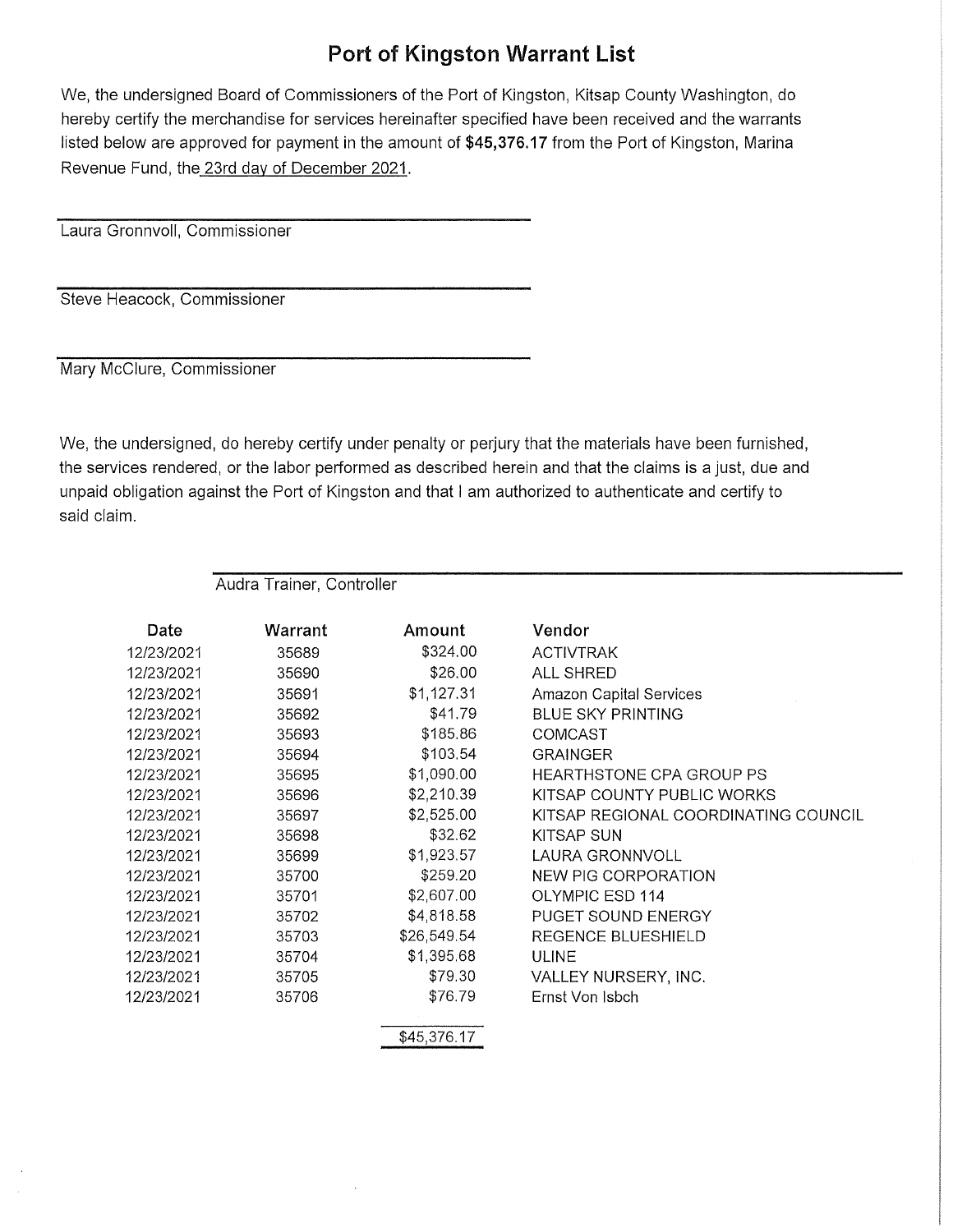We, the undersigned Board of Commissioners of the Port of Kingston, Kitsap County Washington, do hereby certify the merchandise for services hereinafter specified have been received and the warrants listed below are approved for payment in the amount of \$2,613.83 from the Port of Kingston, Marina Revenue Fund, the 30th day of December 2021.

Laura Gronnvoll, Commissioner

Steve Heacock, Commissioner

Mary McClure, Commissioner

We, the undersigned, do hereby certify under penalty or perjury that the materials have been furnished, the services rendered, or the labor performed as described herein and that the claims is a just, due and unpaid obligation against the Port of Kingston, and that I am authorized to authenticate and certify to said claim.

Audra Trainer, Controller

| Date       | Warrant | Amount     | Vendor                 |
|------------|---------|------------|------------------------|
| 12/30/2021 | 35707   | \$780.22   | A SMARTSIGN STORE      |
| 12/30/2021 | 35708   | \$1,833.61 | AET CONSTRUCTION TRUST |
|            |         | \$2,613.83 |                        |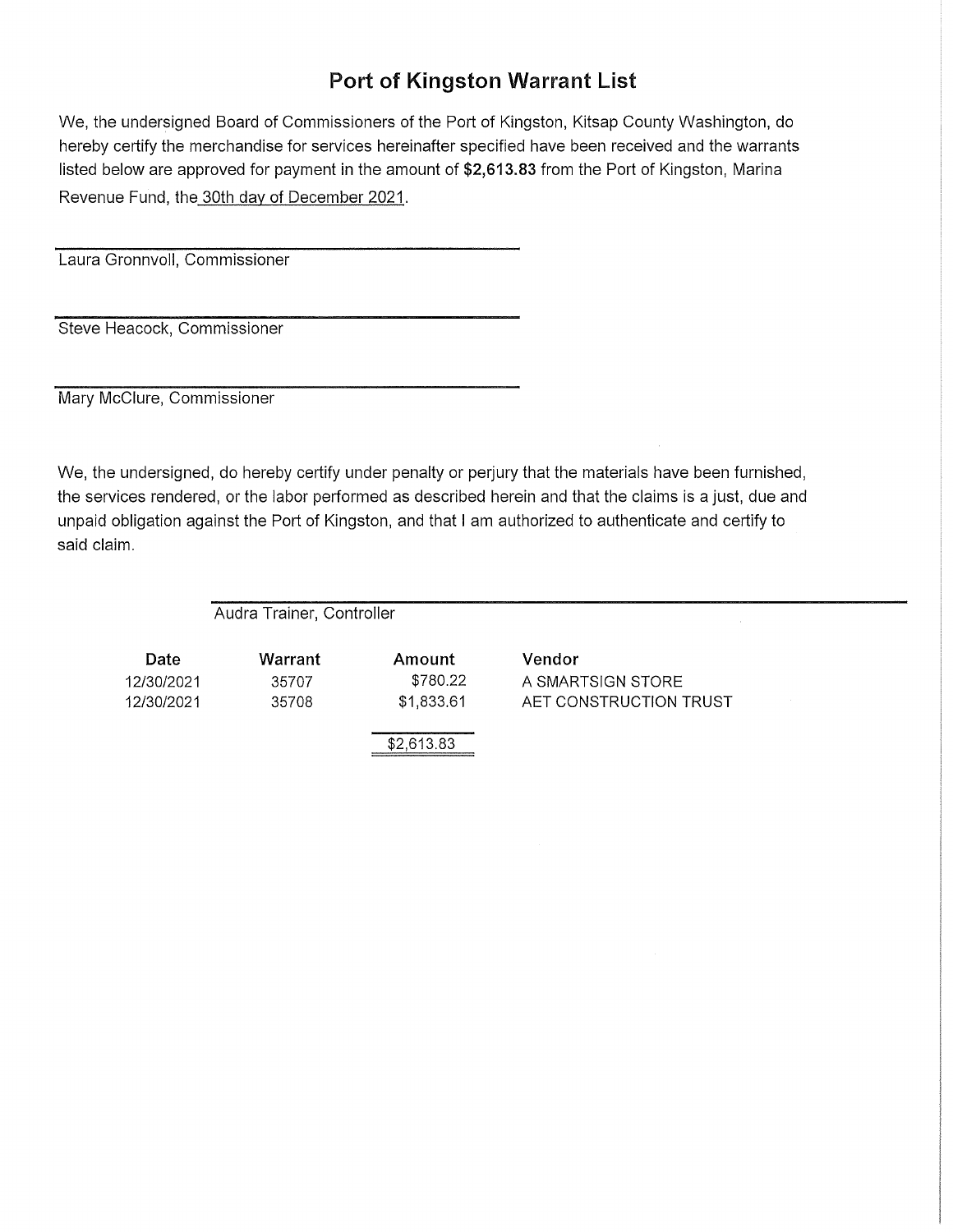Post Office Box 559 Kingston, WA 98346

| Kitsap County, WA                                                                                                                                                                                                                                                                                        | 12/2/2021                                    | (transaction date)        |                               |
|----------------------------------------------------------------------------------------------------------------------------------------------------------------------------------------------------------------------------------------------------------------------------------------------------------|----------------------------------------------|---------------------------|-------------------------------|
| We, the undersigned Board of Commissioners of the Port of Kingston, Kitsap County Washington do hereby<br>certify that the merchandise or services hereinafter specified have been received and that the vouchers listed<br>below are approved for payment in the amount of<br>Marina Revenue Fund, this | 12/2/2021<br>(receipt date)                  | \$1,083.00<br>December    | and from the Port of Kingston |
| Laura Gronnvoll, Commissioner                                                                                                                                                                                                                                                                            |                                              |                           |                               |
| Steve Heacock, Commissioner                                                                                                                                                                                                                                                                              |                                              | Attest:                   |                               |
| Mary McClure, Commissioner                                                                                                                                                                                                                                                                               |                                              | Controller, Audra Trainer |                               |
| Voucher#<br><b>EFT</b>                                                                                                                                                                                                                                                                                   | Claimant<br>Department of Retirement Systems | \$1,083.00                |                               |

Cash Transmittal Receipt Number

R00203422

I, the undersigned, do hereby certify under penalty or perjury that the materials have been furnished, the services rendered, the labor performed, or the expense incurred as described herein and that the claim is a just, due and unpaid obligation against the Port of Kingston and that I am authorized to authenticate and certify to said claim.

Controller, Audra Trainer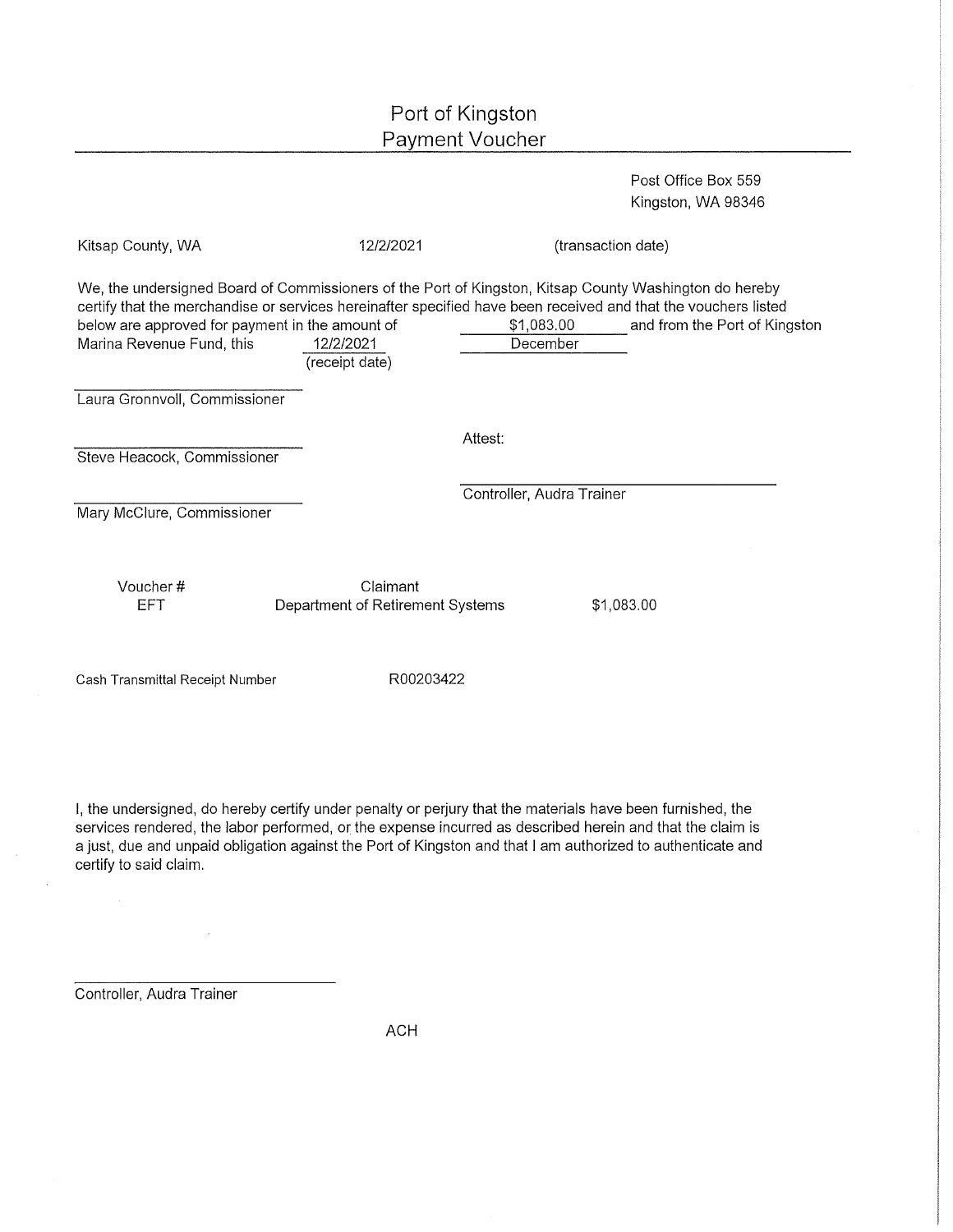Post Office Box 559 Kingston, WA 98346

| Kitsap County, WA                                                            | 12/2/2021                                    |                           | (transaction date)                                                                                                                                                                                                                                        |  |
|------------------------------------------------------------------------------|----------------------------------------------|---------------------------|-----------------------------------------------------------------------------------------------------------------------------------------------------------------------------------------------------------------------------------------------------------|--|
| below are approved for payment in the amount of<br>Marina Revenue Fund, this | 12/2/2021<br>(receipt date)                  | \$1,083.00<br>December    | We, the undersigned Board of Commissioners of the Port of Kingston, Kitsap County Washington do hereby<br>certify that the merchandise or services hereinafter specified have been received and that the vouchers listed<br>and from the Port of Kingston |  |
| Laura Gronnvoll, Commissioner                                                |                                              |                           |                                                                                                                                                                                                                                                           |  |
| Steve Heacock, Commissioner                                                  |                                              | Attest:                   |                                                                                                                                                                                                                                                           |  |
| Mary McClure, Commissioner                                                   |                                              | Controller, Audra Trainer |                                                                                                                                                                                                                                                           |  |
|                                                                              |                                              |                           |                                                                                                                                                                                                                                                           |  |
| Voucher#<br>EFT                                                              | Claimant<br>Department of Retirement Systems |                           | \$1,083.00                                                                                                                                                                                                                                                |  |
| Cash Transmittal Receipt Number                                              | R00203422                                    |                           |                                                                                                                                                                                                                                                           |  |

I, the undersigned, do hereby certify under penalty or perjury that the materials have been furnished, the services rendered, the labor performed, or the expense incurred as described herein and that the claim is a just, due and unpaid obligation against the Port of Kingston and that I am authorized to authenticate and certify to said claim.

Controller, Audra Trainer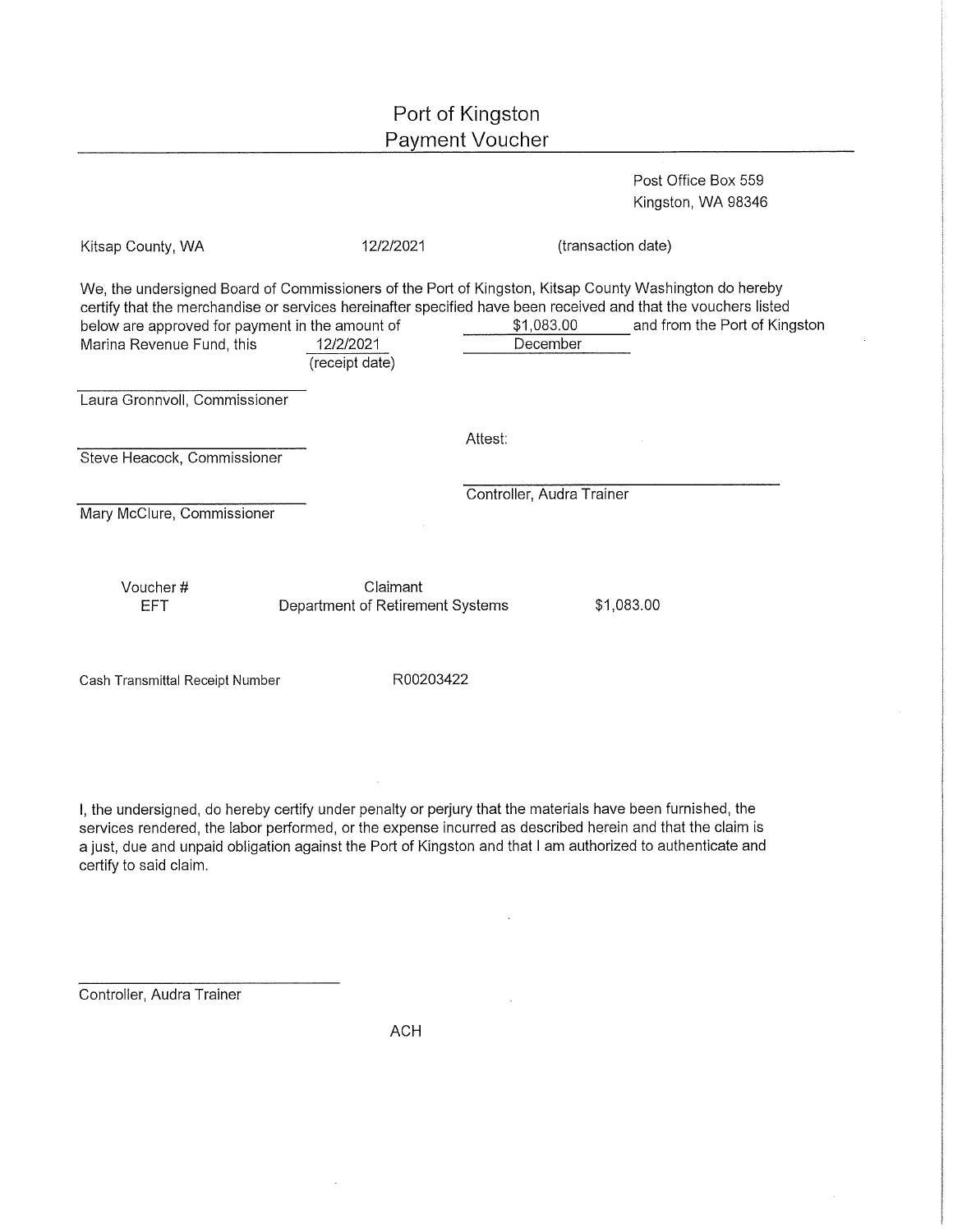Post Office Box 559 Kingston, WA 98346

| Kitsap County, WA                                                                                                                                                                                                                                                                                        | 12/3/2021                            |                           | (transaction date)            |
|----------------------------------------------------------------------------------------------------------------------------------------------------------------------------------------------------------------------------------------------------------------------------------------------------------|--------------------------------------|---------------------------|-------------------------------|
| We, the undersigned Board of Commissioners of the Port of Kingston, Kitsap County Washington do hereby<br>certify that the merchandise or services hereinafter specified have been received and that the vouchers listed<br>below are approved for payment in the amount of<br>Marina Revenue Fund, this | 12/3/2021<br>(receipt date)          | \$5,669.79<br>December    | and from the Port of Kingston |
| Laura Gronnvoll, Commissioner                                                                                                                                                                                                                                                                            |                                      |                           |                               |
| Steve Heacock, Commissioner                                                                                                                                                                                                                                                                              |                                      | Attest:                   |                               |
| Mary McClure, Commissioner                                                                                                                                                                                                                                                                               |                                      | Controller, Audra Trainer |                               |
| Voucher#<br>EFT                                                                                                                                                                                                                                                                                          | Claimant<br>Merchant Settlement Fees |                           | \$5,669.79                    |
| Cash Transmittal Receipt Number                                                                                                                                                                                                                                                                          | R00203461, R00203460, R00203526      |                           |                               |

I, the undersigned, do hereby certify under penalty or perjury that the materials have been furnished, the services rendered, the labor performed, or the expense incurred as described herein and that the claim is a just, due and unpaid obligation against the Port of Kingston and that I am authorized to authenticate and certify to said claim.

Controller, Audra Trainer

 $\bar{z}$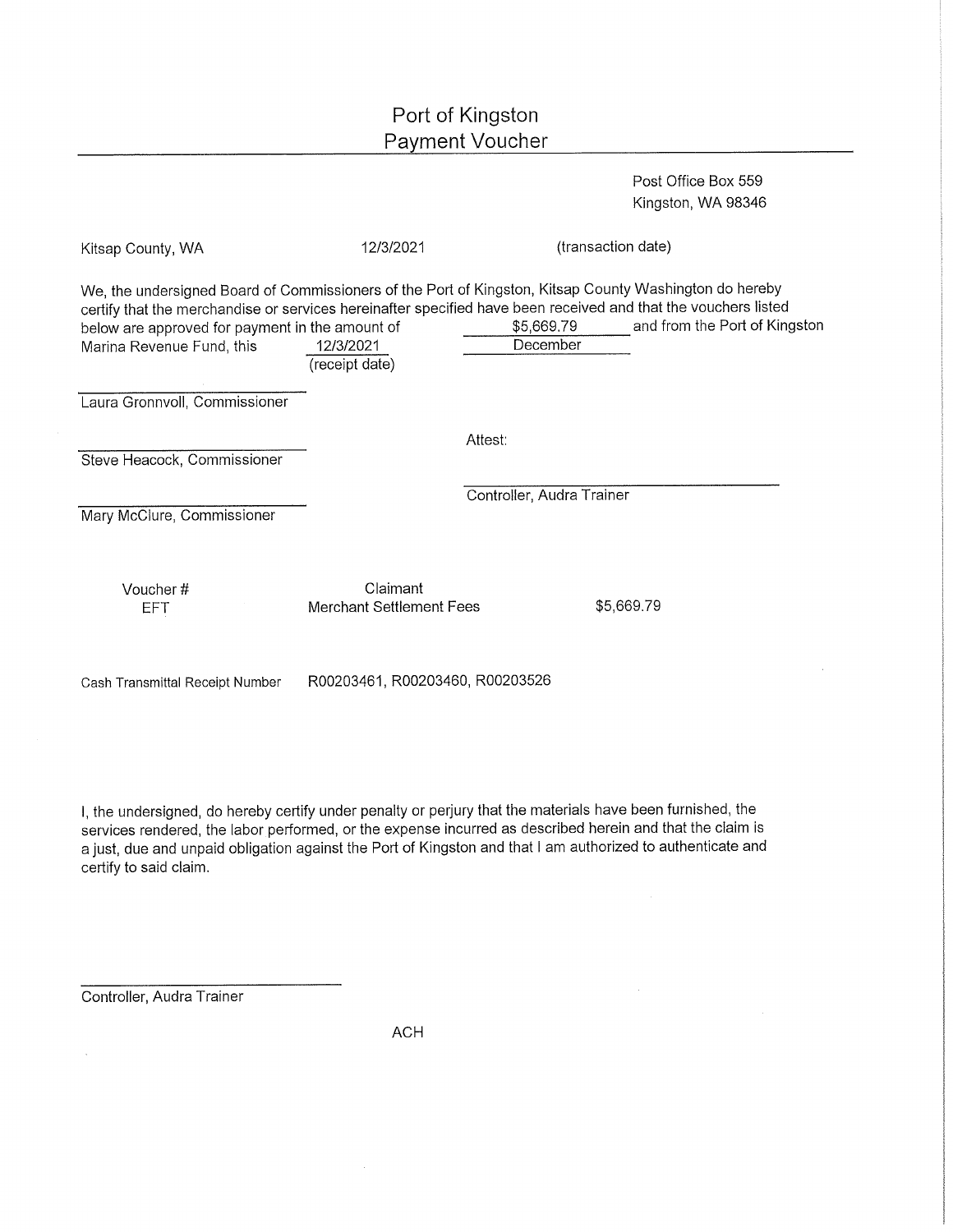Post Office Box 559 Kingston, WA 98346

| Kitsap County, WA                                                                                                                                                                      | 12/6/2021                                    |                           | (transaction date)                                                                                                                              |
|----------------------------------------------------------------------------------------------------------------------------------------------------------------------------------------|----------------------------------------------|---------------------------|-------------------------------------------------------------------------------------------------------------------------------------------------|
| We, the undersigned Board of Commissioners of the Port of Kingston, Kitsap County Washington do hereby<br>below are approved for payment in the amount of<br>Marina Revenue Fund, this | 12/6/2021<br>(receipt date)                  | \$965.00<br>December      | certify that the merchandise or services hereinafter specified have been received and that the vouchers listed<br>and from the Port of Kingston |
| Laura Gronnvoll, Commissioner                                                                                                                                                          |                                              |                           |                                                                                                                                                 |
|                                                                                                                                                                                        |                                              | Attest:                   |                                                                                                                                                 |
| Steve Heacock, Commissioner                                                                                                                                                            |                                              |                           |                                                                                                                                                 |
| Mary McClure, Commissioner                                                                                                                                                             |                                              | Controller, Audra Trainer |                                                                                                                                                 |
| Voucher#<br>EFT                                                                                                                                                                        | Claimant<br>Department of Retirement Systems |                           | \$965.00                                                                                                                                        |
| Cash Transmittal Receipt Number                                                                                                                                                        | R00203491                                    |                           |                                                                                                                                                 |

I, the undersigned, do hereby certify under penalty or perjury that the materials have been furnished, the services rendered, the labor performed, or the expense incurred as described herein and that the claim is a just, due and unpaid obligation against the Port of Kingston and that I am authorized to authenticate and certify to said claim.

Controller, Audra Trainer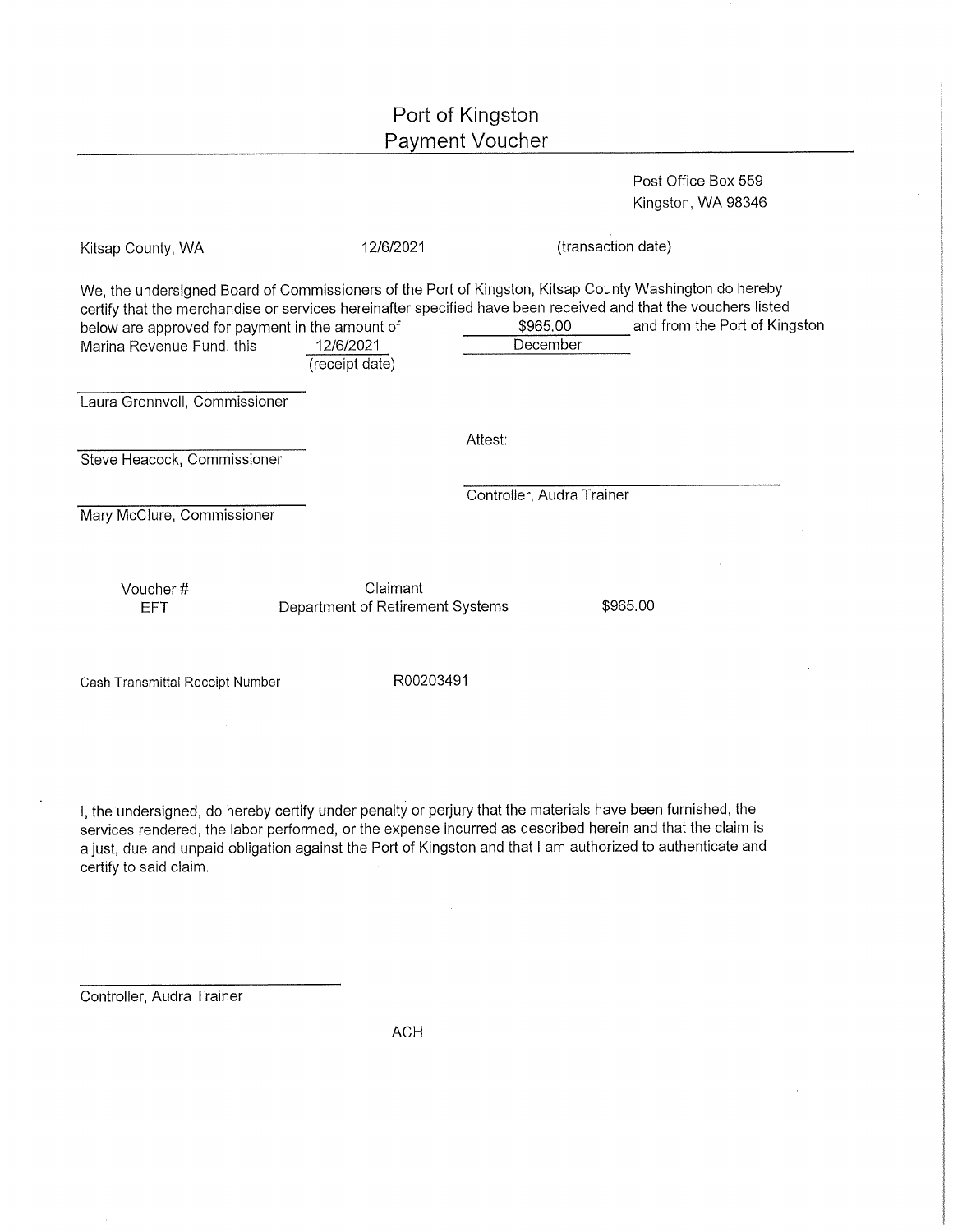Post Office Box 559 Kingston, WA 98346

| Kitsap County, WA                                                            | 12/16/2021                                   | (transaction date)                                                                                                                                                                                                                                                                   |
|------------------------------------------------------------------------------|----------------------------------------------|--------------------------------------------------------------------------------------------------------------------------------------------------------------------------------------------------------------------------------------------------------------------------------------|
| below are approved for payment in the amount of<br>Marina Revenue Fund, this | 12/16/2021<br>(receipt date)                 | We, the undersigned Board of Commissioners of the Port of Kingston, Kitsap County Washington do hereby<br>certify that the merchandise or services hereinafter specified have been received and that the vouchers listed<br>and from the Port of Kingston<br>\$10,762.15<br>December |
| Laura Gronnvoll, Commissioner                                                |                                              |                                                                                                                                                                                                                                                                                      |
|                                                                              |                                              | Attest:                                                                                                                                                                                                                                                                              |
| Steve Heacock, Commissioner                                                  |                                              |                                                                                                                                                                                                                                                                                      |
|                                                                              |                                              | Controller, Audra Trainer                                                                                                                                                                                                                                                            |
| Mary McClure, Commissioner                                                   |                                              |                                                                                                                                                                                                                                                                                      |
| Voucher#<br><b>EFT</b>                                                       | Claimant<br>Department of Retirement Systems | \$10,762.15                                                                                                                                                                                                                                                                          |
| Cash Transmittal Receipt Number                                              | R00203816                                    |                                                                                                                                                                                                                                                                                      |

I, the undersigned, do hereby certify under penalty or perjury that the materials have been furnished, the services rendered, the labor performed, or the expense incurred as described herein and that the claim is a just, due and unpaid obligation against the Port of Kingston and that I am authorized to authenticate and certify to said claim.

Controller, Audra Trainer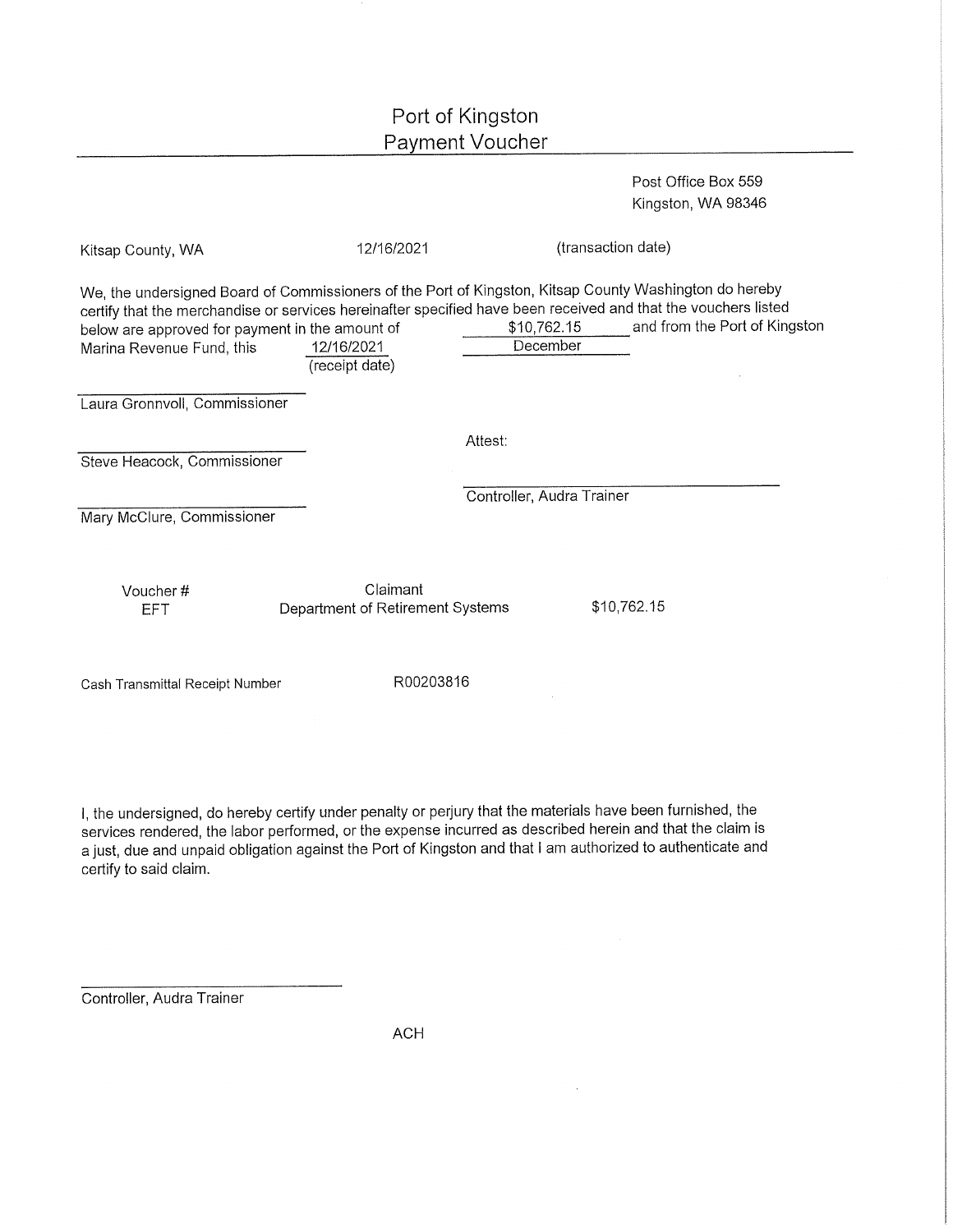Post Office Box 559 Kingston, WA 98346

| Kitsap County, WA                                                      | 12/23/2021                          | (transaction date)                                                                                                                                                                                                                                                                   |  |
|------------------------------------------------------------------------|-------------------------------------|--------------------------------------------------------------------------------------------------------------------------------------------------------------------------------------------------------------------------------------------------------------------------------------|--|
| below are approved for payment in the amount of<br>Columbia Bank, this | 12/23/2021<br>(receipt date)        | We, the undersigned Board of Commissioners of the Port of Kingston, Kitsap County Washington do hereby<br>certify that the merchandise or services hereinafter specified have been received and that the vouchers listed<br>\$55,000.00<br>and from the Port of Kingston<br>December |  |
| Laura Gronnvoll, Commissioner                                          |                                     |                                                                                                                                                                                                                                                                                      |  |
| Steve Heacock, Commissioner                                            |                                     | Attest:                                                                                                                                                                                                                                                                              |  |
| Mary McClure, Commissioner                                             |                                     | Controller, Audra Trainer                                                                                                                                                                                                                                                            |  |
| Voucher#<br>EFT                                                        | Claimant<br>POK Marina Revenue Fund | \$55,000.00                                                                                                                                                                                                                                                                          |  |

Cash Transmittal Receipt Number

R00204021

I, the undersigned, do hereby certify under penalty or perjury that the materials have been furnished, the services rendered, the labor performed, or the expense incurred as described herein and that the claim is a just, due and unpaid obligation against the Port of Kingston and that I am authorized to authenticate and certify to said claim.

Controller, Audra Trainer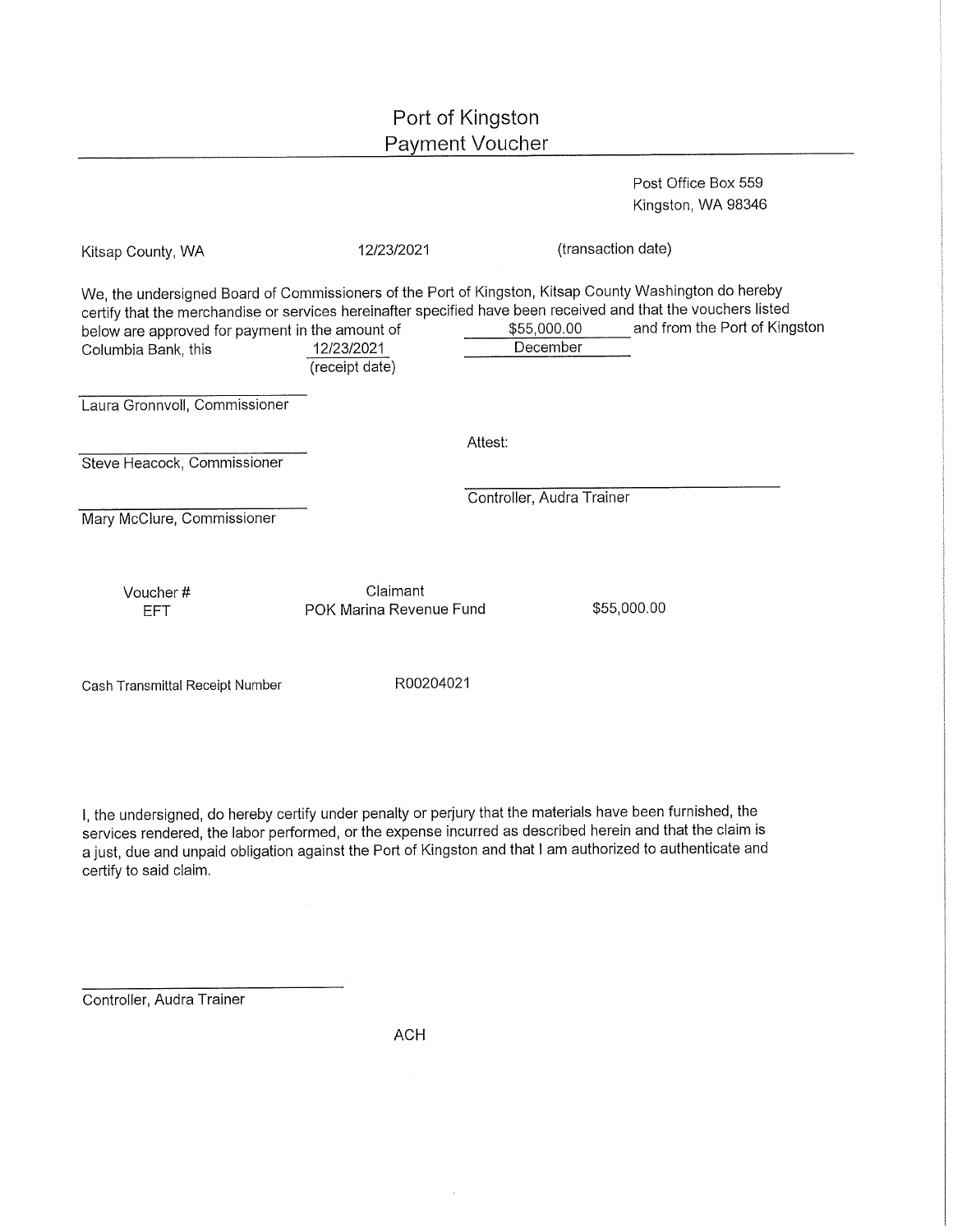Post Office Box 559 Kingston, WA 98346

| Kitsap County, WA                                                                                                                                                                                                                                                                                        | 12/29/2021                                         | (transaction date)        |                               |
|----------------------------------------------------------------------------------------------------------------------------------------------------------------------------------------------------------------------------------------------------------------------------------------------------------|----------------------------------------------------|---------------------------|-------------------------------|
| We, the undersigned Board of Commissioners of the Port of Kingston, Kitsap County Washington do hereby<br>certify that the merchandise or services hereinafter specified have been received and that the vouchers listed<br>below are approved for payment in the amount of<br>Marina Revenue Fund, this | 12/29/2021<br>(receipt date)                       | \$3,549.32<br>December    | and from the Port of Kingston |
| Laura Gronnvoll, Commissioner                                                                                                                                                                                                                                                                            |                                                    |                           |                               |
|                                                                                                                                                                                                                                                                                                          |                                                    | Attest:                   |                               |
| Steve Heacock, Commissioner                                                                                                                                                                                                                                                                              |                                                    |                           |                               |
|                                                                                                                                                                                                                                                                                                          |                                                    | Controller, Audra Trainer |                               |
| Mary McClure, Commissioner                                                                                                                                                                                                                                                                               |                                                    |                           |                               |
|                                                                                                                                                                                                                                                                                                          |                                                    |                           |                               |
| Voucher#<br><b>EFT</b>                                                                                                                                                                                                                                                                                   | Claimant<br>Washington State Department of Revenue |                           | \$3,549.32                    |

Cash Transmittal Receipt Number

R00204106

I, the undersigned, do hereby certify under penalty or perjury that the materials have been furnished, the services rendered, the labor performed, or the expense incurred as described herein and that the claim is a just, due and unpaid obligation against the Port of Kingston and that I am authorized to authenticate and certify to said claim.

Controller, Audra Trainer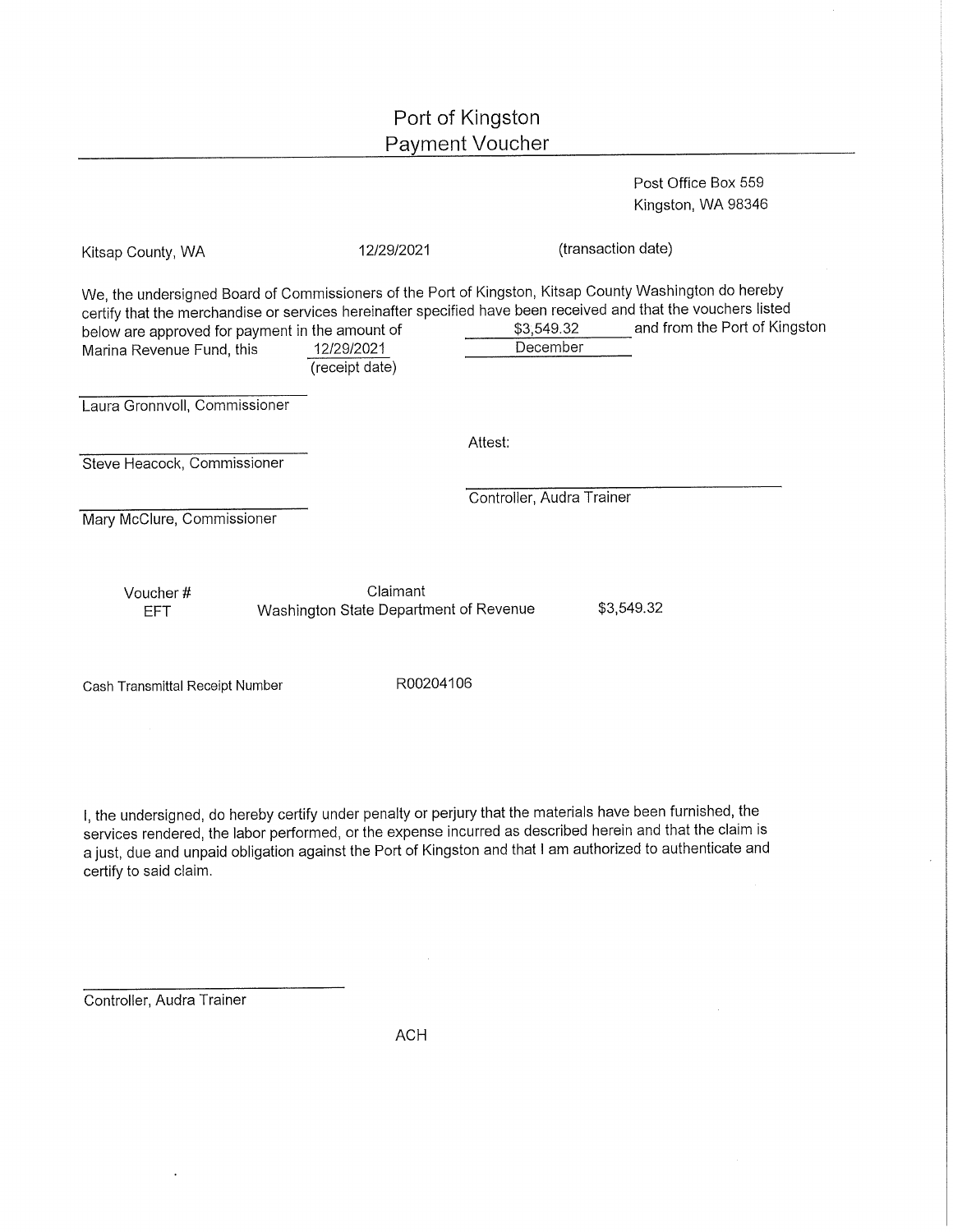Post Office Box 559 Kingston, WA 98346

Kitsap County, WA

12/14/2021

(Disbursement Date)

We, the undersigned Board of Commissioners of the Port of Kingston, Kitsap County Washington do hereby certify that the merchandise or services hereinafter specified have been received and that the vouchers listed<br>below are approved for payment in the amount of \$38,007.32 from the Port of Kingston, Marina Revenue Fund. on 12/14/2021. (Receipt Date)

Laura Gronnvoll, Commissioner

Steve Heacock, Commissioner

Mary McClure, Commissioner

Columbia Bank Electronic Payroll

12/15/2021

\$38,007.32

I, the undersigned, do hereby certify under penalty or perjury that the materials have been furnished, the services rendered, the labor performed, or the expense incurred as described herein and that the claim is a just, due and unpaid obligation against the Port of Kingston and that I am authorized to authenticate and certify to said claim.

Controller, Audra Trainer